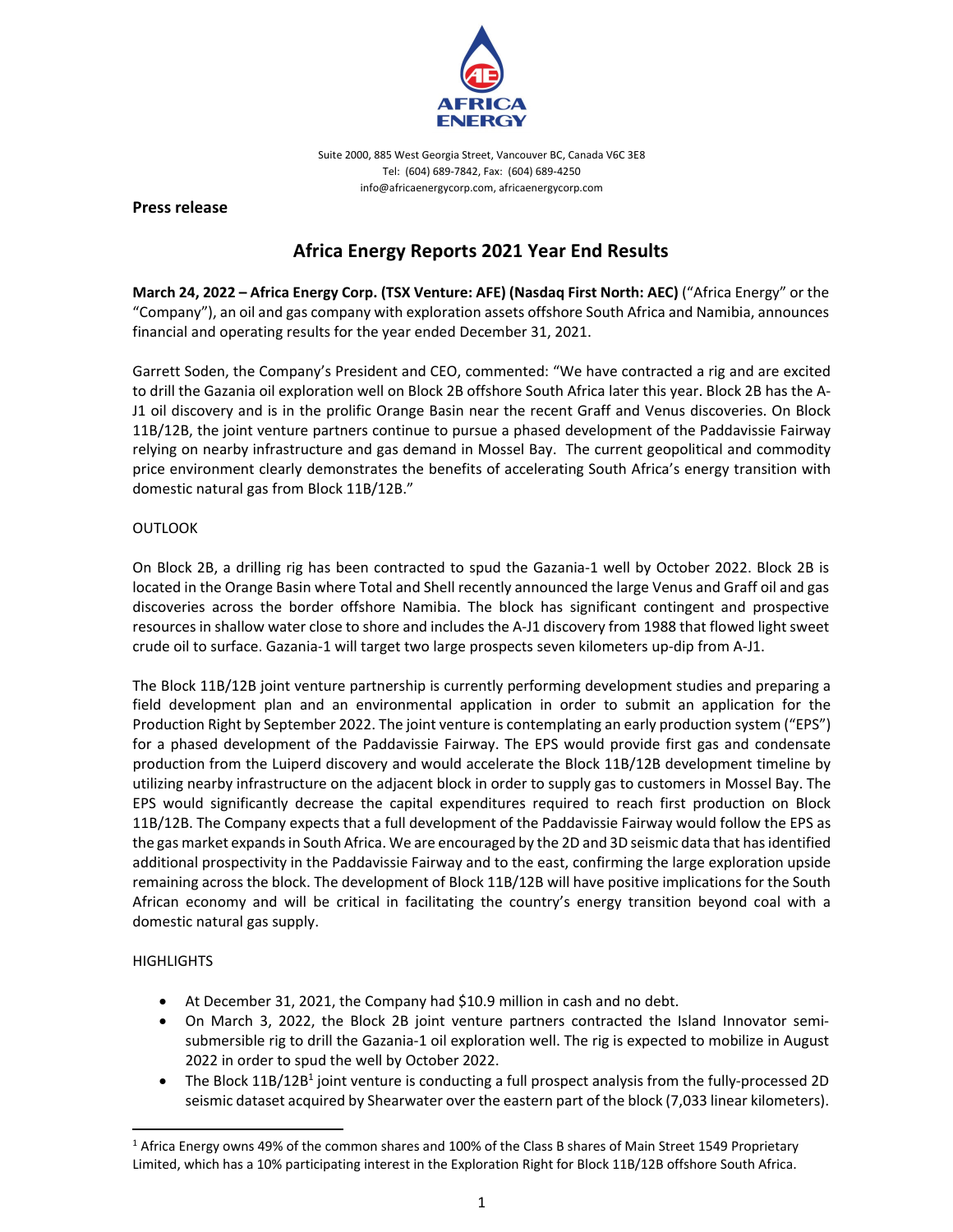The initial technical analysis has identified multiple prospects and leads some of which have potential direct hydrocarbon indicators within the Kloofpadda Play Trend that is currently being matured for potential future exploration drilling.

● The Block 11B/12B joint venture received the final fully-processed merged 3D data that integrates the PGS and Polarcus surveys over the Paddavissie Fairway in the first quarter of 2021 (2,305 square kilometers from PGS and 570 square kilometers from Polarcus). The improved quality of the final fully‐processed 3D volume, resulting in significantly higher resolution, is expected to further reduce exploration risk. The final 3D volume has been integrated with the drilling and testing results to facilitate development studies. The initial technical analysis has identified multiple additional prospects within the greater Paddavissie Fairway with amplitudes conforming to structure that can be incorporated into any future development scheme.

#### FINANCIAL INFORMATION

*(Audited; thousands of US dollars, except per share amounts)*

|                                                         | <b>Year Ended</b> | <b>Year Ended</b> |
|---------------------------------------------------------|-------------------|-------------------|
|                                                         | December 31,      | December 31,      |
|                                                         | 2021              | 2020              |
| Operating income/(expenses)                             | 21,576            | (4, 411)          |
| Net income/(loss)                                       | 21,564            | (4,263)           |
| Net income/(loss) per share (basic and diluted)         | 0.02              | (0.00)            |
| Weighted average number of shares outstanding (basic)   | 1,396,025         | 873,814           |
| Weighted average number of shares outstanding (diluted) | 1,408,793         | 873,814           |
| Number of shares outstanding                            | 1,398,603         | 1,395,333         |
| Cash flows provided by (used in) operations             | (4,038)           | (3, 353)          |
| Cash flows provided by (used in) investing              | (5,001)           | (32,001)          |
| Cash flows provided by (used in) financing              | 287               | 52,588            |
| Total change in cash and cash equivalents               | (8,791)           | 17,235            |
| Change in share capital                                 | 531               | 205,256           |
| Change in contributed surplus                           | 1,230             | (199)             |
| Change in deficit                                       | (21, 564)         | 4,263             |
| Total change in equity                                  | 23,325            | 200,794           |
|                                                         | December 31,      | December 31,      |
|                                                         | 2021              | 2020              |
| Cash and cash equivalents                               | 10,852            | 19,643            |
| Total assets                                            | 267,240           | 244,034           |
| <b>Total liabilities</b>                                | 1,677             | 1,796             |
| Total equity attributable to common shareholders        | 265,563           | 242,244           |
| Net working capital                                     | 9,473             | 18,193            |

The financial information in this table was selected from the Company's audited consolidated financial statements for the year ended December 31, 2021 (the "Financial Statements"), which are available on SEDAR at www.sedar.com and the Company's website at www.africaenergycorp.com.

EARNINGS TREND AND FINANCIAL POSITION *(Audited; US dollars)*

The Company recorded \$21.6 million of operating income forthe year ended December 31, 2021, compared to \$4.4 million of operating expense for the same period in 2020 due to a \$27.1 million non-cash gain on revaluation of the financial asset in the fourth quarter of 2021. The non‐cash gain on revaluation of the financial asset relates to the Company's investment in Block 11B/12B and is due to increases in the base assumptions for commodity prices.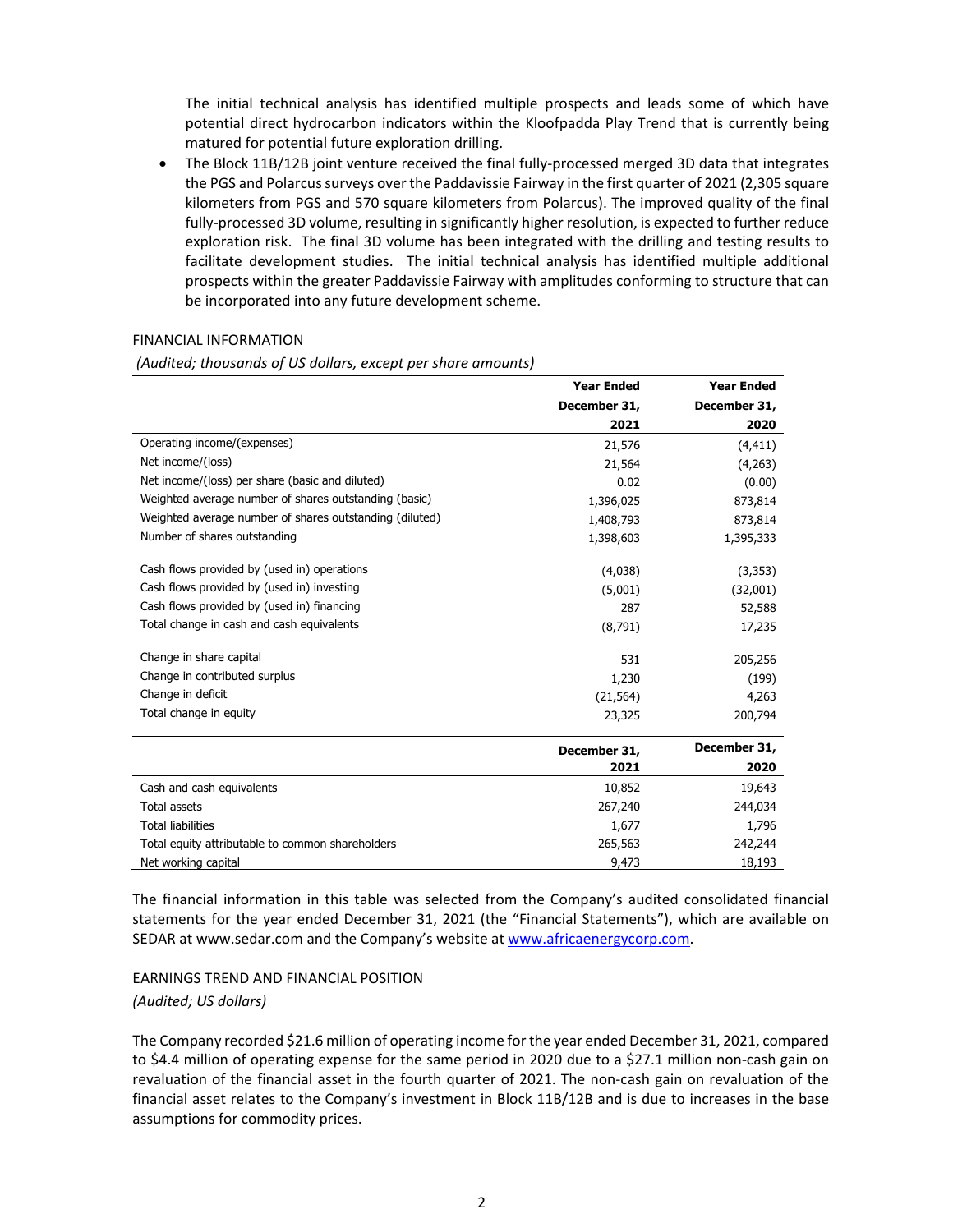At December 31, 2021, the Company had cash of \$10.9 million and working capital of \$9.5 million compared to cash of \$19.6 million and working capital of \$18.2 million at December 31, 2020. The decrease in cash and working capital can be attributed to cash-based operating expenditures and investments in Main Street 1549 required to fund Block 11B/12B expenditures.

## NEXT EARNINGS REPORT RELEASE

The Company plans to report results for the three months ended March 31, 2022, on May 13, 2022.

## **About Africa Energy Corp.**

Africa Energy Corp. is a Canadian oil and gas company with exploration assets offshore South Africa and Namibia. The Company is listed in Toronto on TSX Venture Exchange (ticker "AFE") and in Stockholm on Nasdaq First North Growth Market (ticker "AEC"). Africa Energy is part of the Lundin Group of Companies.

For further information, please contact:

Jeromie Kufflick Chief Financial Officer +1 (604) 689‐7842

Sophia Shane Investor Relations, Canada +1 (604) 689‐7842

Robert Eriksson Investor Relations, Sweden +46 701 112 615

info@africaenergycorp.com www.africaenergycorp.com

#### *Important information*

*Thisisinformation that Africa Energy is obliged to make public pursuant to the EU Market Abuse Regulation. The information was submitted for publication through the agency of the contact persons set out above on March 24, 2022, at 7:00 p.m. ET.*

*The Company's certified advisor on Nasdaq First North Growth Market is Aktieinvest FK AB, +46 739 49 62 50, rutger.ahlerup@aktieinvest.se.* 

#### *Forward looking statements*

*Certain statements contained in this pressrelease constitute forward‐looking information. These statements relate to future events or the Company's future performance, business prospects and opportunities, which are based on assumptions of management.*

*The use of any of the words "will", "expected", "planned" and similar expressions and statements relating* to matters that are not historical facts are intended to identify forward-looking information and are based on the Company's current belief or assumptions as to the outcome and timing of certain future events. These *forward‐looking statements involve risks and uncertainties relating to, among other things, changes in oil prices, results of exploration and development activities, including results, timing and costs of seismic and drilling activity in the Company's area of operations and, uninsured risks, regulatory changes, defectsin title,* availability of funds required to participate in the exploration activities, or of financing on reasonable terms,